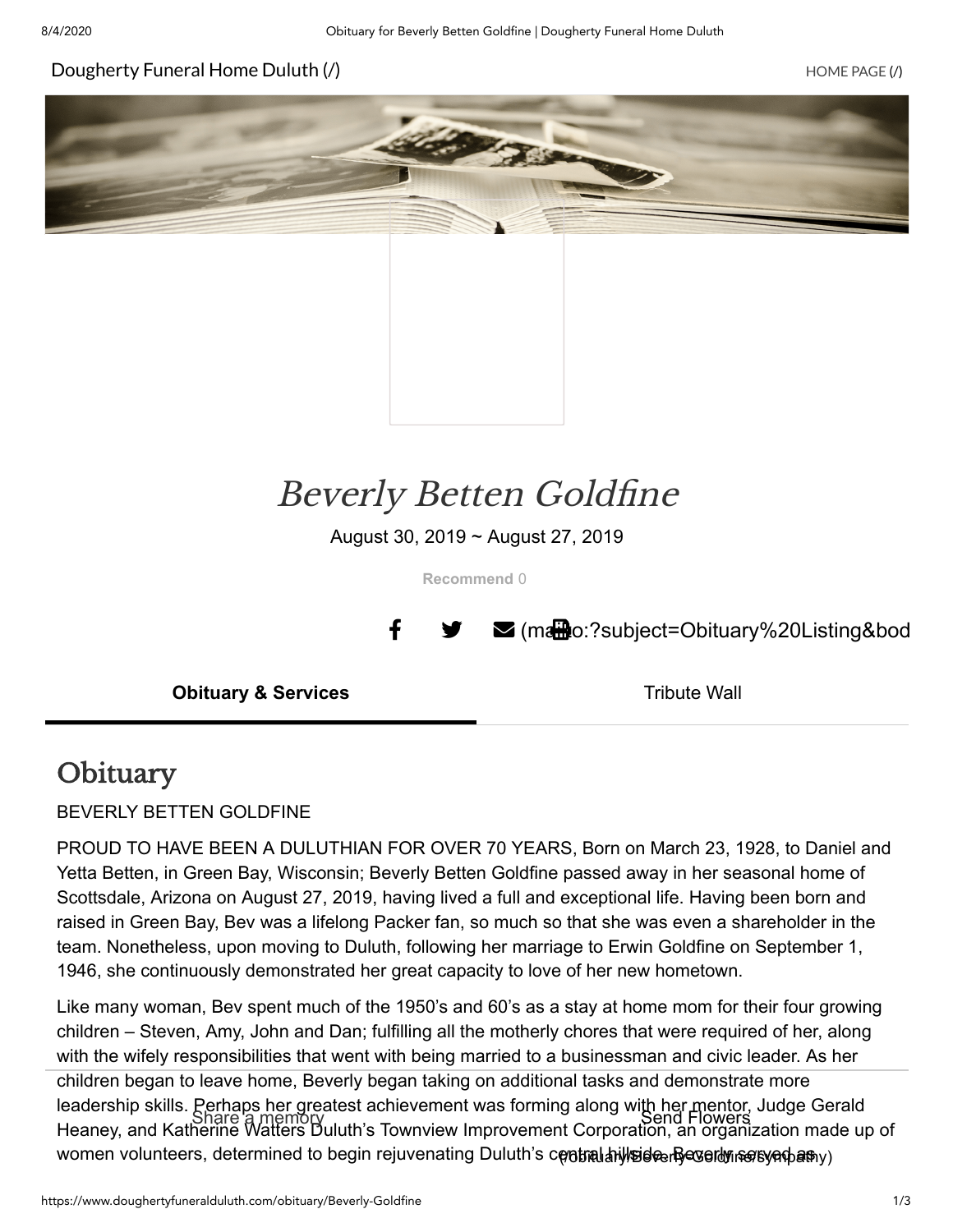Townview's long term president. As a result of their efforts, Townview was named the Nation's volunteer of the year, and Bev traveled to Washington DC and was honored at the White House. While in Washington, she was also asked to share her knowledge of issues related to public housing by testifying before Congress.

As her time with Townview began to phase out, Bev and her good friend Kathrine Watters went into the retail business in downtown Duluth, establishing and operating for several years Paper Ink. Throughout all this period, Beverly found time for meaningful civic involvement. Early on, she was instrumental in helping to reinvigorate the Duluth Art Institute, and served for decades on the Duluth Arts Commission. She was one of the founders of two of Duluth's most prominent institutions – the St Louis County Heritage and Art Center (The Depot) and the Duluth Superior Area Community Foundation. At UMD, for many years, Bev served on the board of Tweed Museum of Art. As a result of their decades of volunteer service to UMD and the establishment of the Goldfine Scholarship Fund, Beverly and husband, Erwin, received well deserved honorary degrees.

If all this wasn't enough, Beverly Goldfine was a vital participant in the Duluth Jewish community and her synagogue, Temple Israel-Duluth; was very active in Democratic politics from the earliest day of Minnesota's DFL Party; supported women's causes; traveled the world, accumulating a wonderfully eclectic art collection; was and enthusiastic and tenacious tennis and bridge player; most important, she was a thoroughly loving, committed and supportive wife, mother, grandmother, and loyal friend.

Beverly Goldfine was proceeded in death by her parents, Daniel and Yetta Betten; husband Erwin Goldfine, in-laws Fannie and Robert Jack Benton, and Abe Goldfine; sisters and brothers-in-law- Lillian and David Finkelstein, Zelda and Merle Rogoff, Helen and Herman Robitshek, Ruth Betten Silberman, Monnie and Lillian Goldfine, Leon Weiner; daughter-in-law, Ilene Levin; and special friend , Richard Kinsler. She leaves behind her four children and their spouses, Steven Goldfine, Amy Goldfine, John and Donde Goldfine, Dan Goldfine and Robbie Schwartz; grandchildren-Ted and Julie, Fia, Ariel, and Jonah; sister-in-law, Sandra Weiner; numerous cousins, nieces, nephews, and friends.

Beverly's family wishes to acknowledge the help and support provided over the past several months by her team of health care providers, Hospice of the Valley, and her many friends at Vi Silverstone in Scottsdale, with special love and appreciation going to Bev's best friend, Joanie Goodman.

Services will be 11am Wednesday, Sept. 11th at Temple Israel, 1602 E 2nd St. Duluth, MN. According to Mrs. Goldfine's wishes, in lieu of flowers, contributions can be made to the Beverly and Erwin Goldfine Scholarship Fund at the University of Minnesota-Duluth, or the Beverly and Erwin Goldfine Fund at Temple Israel-Duluth. Arrangements by Dougherty Funeral Home, 600 E 2nd St. Duluth, MN, (218) 727- 3555.

To send flowers to the family or plant a tree in memory of Beverly Betten Goldfine, please visit our **floral store. [\(/obituary/Beverly-Goldfine/sympathy\)](https://www.doughertyfuneralduluth.com/obituary/Beverly-Goldfine/sympathy)**

Share a memory state of the Send Flowers Send Flowers

[\(/obituary/Beverly-Goldfine/sympathy\)](https://www.doughertyfuneralduluth.com/obituary/Beverly-Goldfine/sympathy)